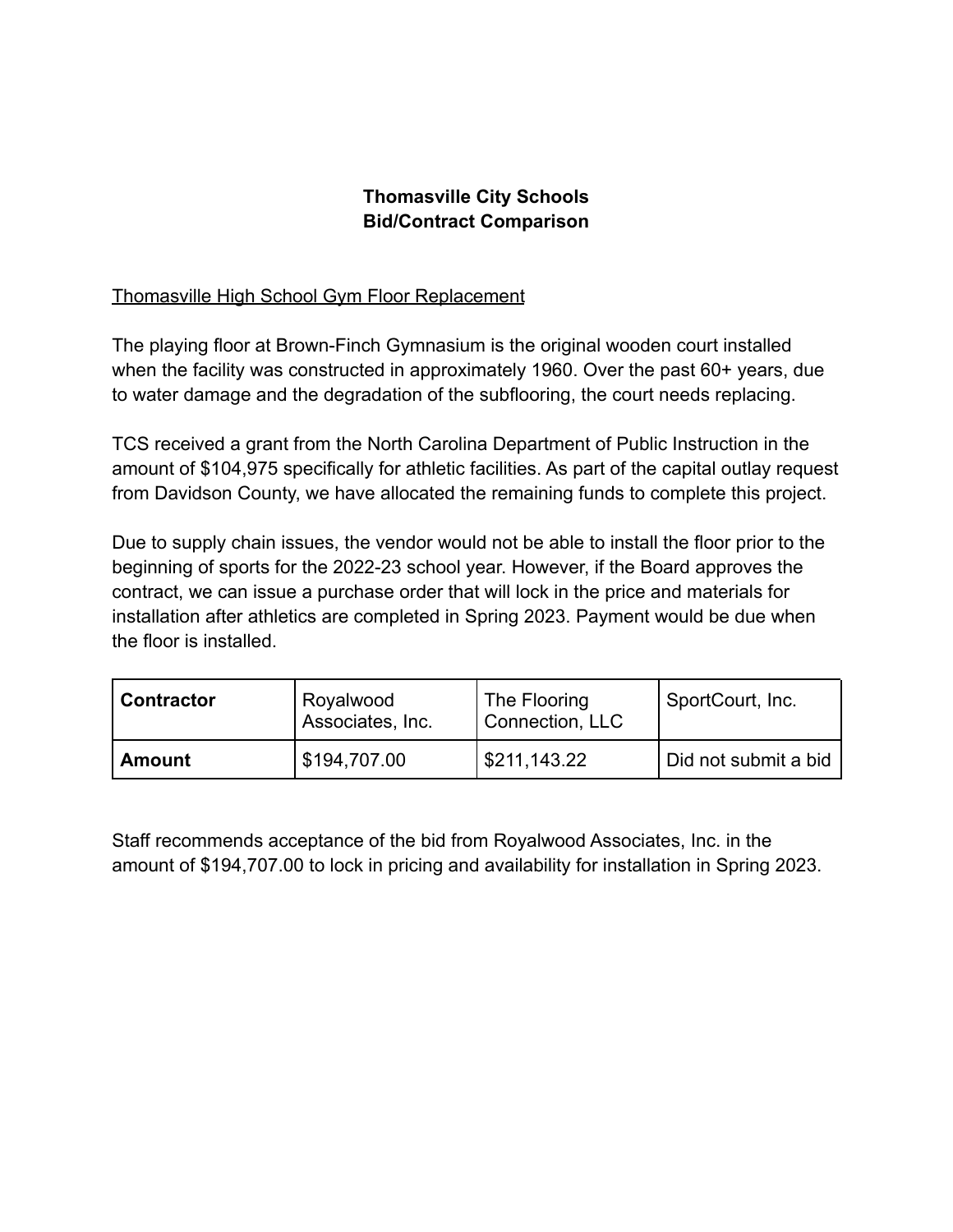

# **Royalwood Associates, Inc.**

Mailing address: P.O. Box 91145 Raleigh, NC 27675 Office: 7421 ACC Boulevard Raleigh, NC 27617 (919) 957-3006 · Fax: (919) 957-3007

# **PROPOSAL**



Thursday, June 09, 2022

**Chris Kennedy Thomasville High School 400 Turner Street** Thomasville, NC 27360

Project: Gym floor at Thomasville High School

kenndyc@tcs.k12.nc.us (336) 474-4200 (336) 247-5681

We propose to provide all materials, and labor, to remove and dispose of the existing floor and install a Connor Alliance anchoredresilient floor system beginning May 15, 2023, specifically:

1. 6mil polyethylene vapor retarder over existing concrete floor

2. Alliance I - Factory assembled subfloor panels shall provide nominal 5/8" (19mm) X4" (102mm) X8" (2438mm) UL plywood nailers set at Alliance I spacing with 5/8" Rezill pads attached. Sleeper anchorage struts shall be nominal 1/2" (12mm) X4" (102mm) UL grade plywood with pre-drilled anchor pockets.

3. 25/32" (20mm) X 2-1/4" (57mm), Second & Better Grade, Northern Hard Maple Flooring, TGEM, MFMA Grade marked and stamped as manufactured by Connor Sports, Amasa, MI.

4. Sand: coarse, medium, fine

5. apply two coats of oil modified seal and paint court with a border, center logo, land lettering along the base line. Apply two coats of oil modified gym finish

6. Install vented wall base around perimeter, ADA ramps, 6" aluminum thresholds at interior doors, volleyball cover plates

#### All for the sum of

\$194,707.00

#### **Notes:**

A. Owner to provide all water, power and utilities to complete the work.

B. The slab is to be clean and smooth concrete subfloor; true and flat to a tolerance of 1/8" in any 10'-0" radius

C. Odor and dust are part of the installation process. Please be aware that there will be an odor in the facility and that dust will settle on the horizontal surfaces in the room. Any cleaning deemed necessary after the work is complete is to be done by others.

D. We will have bleachers removed from the wall and replaced over the new floor. If there is maintenance or repair needed that can be done for an additional charge. If Items need to be removed from the wall in order to achieve this, that will be done by school maintenance or others.

E. The project will be billed in the following increments, \$160,000.00 when the material lands, and the remainder upon completion.

#### **Exclusions:**

1. Concrete slab patching, repairing, filling, leveling, grinding, moisture testing

2. Providing and installing additional athletic or electrical floor inserts and cover plates

3. Additional game lines and logo(s)

4. Floor covering/protection after completion or raising the goals.

5. Anything other work or material not specified above.

This proposal is subject to acceptance within twenty days from date and is void thereafter at the option of the undersigned. This signed proposal is a legal and binding contract. If canceled, a 25% cancellation or processing fee may be charged. Accounts past 30 days are subject to a monthly finance charge.

| signed |  |
|--------|--|
|        |  |

By

Date

Greg C. Serpas









National WWFA) Wood Flooring Association



**Respectfully,** Royalwood Associates, Inc.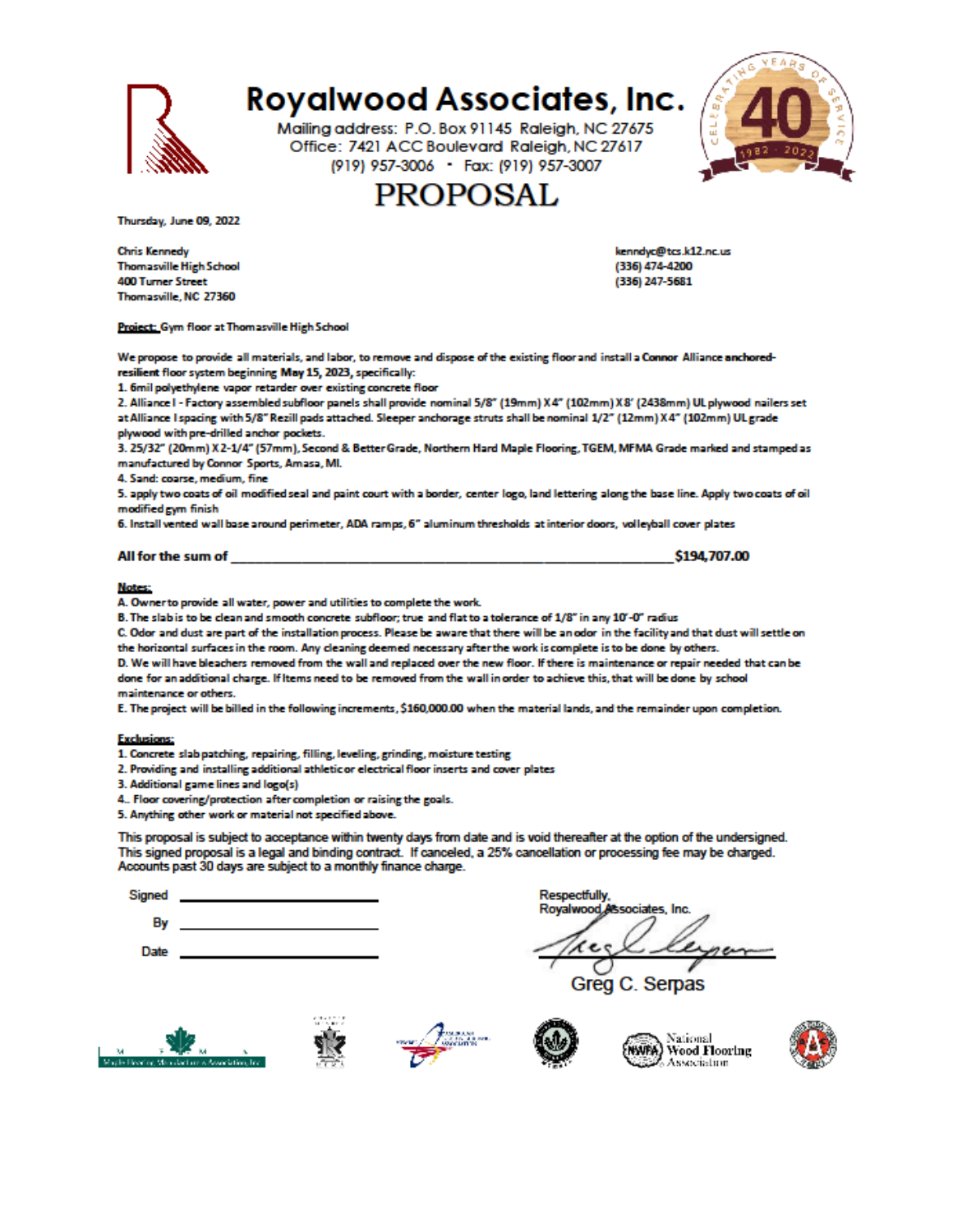## The Flooring Connection, LLC **PO Box 826** Conway, SC 29528<br>843-488-4848

### Proposal #: CO015703 Sale Date: 05/18/2022 **Install Date:** Sales Rep: Guidera, C Sales Rep: Larson, M

| <b>SOLD TO</b>                                                                                                                                                                    |              | <b>SHIPPED TO</b>                             |                 |                     | Printed 05/20/22 12:51:37        |
|-----------------------------------------------------------------------------------------------------------------------------------------------------------------------------------|--------------|-----------------------------------------------|-----------------|---------------------|----------------------------------|
| THS-Gym<br><b>Thomasville City Schools</b><br><b>Steve Bare</b><br><b>400 Turner Street</b><br>NC.<br>27360<br>Thomasville<br>336-474-4266<br>336-601-6313<br>bares@tcs.k12.nc.us |              | <b>THS</b><br>410 Unity Street<br>Thomasville | <b>NC</b>       | 27360               |                                  |
| <b>MATERIALS</b>                                                                                                                                                                  |              |                                               | <b>QUANTITY</b> | <b>PRICE</b>        | TOTAL                            |
| (1) Maple 25/32 X 2 1/4                                                                                                                                                           | 2nd & Better |                                               | 12600.00SqFt    | \$4.99              | \$62,874.00                      |
| (2) Sissor Loc II                                                                                                                                                                 |              |                                               | 12600.00SqFt    | \$2.50              | \$31,500.00                      |
| (3) 1/4 Closed Cell Foam                                                                                                                                                          | 1/4"         |                                               | 12500.00SqFt    | \$0.50              | \$6,250.00                       |
| (4) Vented Cove Base 4' - Aacer                                                                                                                                                   | <b>Black</b> |                                               | 113.00 Each     | \$44.00             | \$4,972.00                       |
| (5) Power Vent - Aacer                                                                                                                                                            | <b>N/A</b>   |                                               |                 | 2,00Each \$6,400.00 | \$12,800.00                      |
| (6) Stix 4200 Cove Base Adhesive - WB                                                                                                                                             | 4 Gal        |                                               | 1.00Each        | \$65.62             | \$65.62                          |
| (7) Bona SuperSport DTS                                                                                                                                                           | 5 GAL        |                                               | 16.00 Each      | \$294.98            | \$4,719.68                       |
| (8) Bona SuperSport Drive                                                                                                                                                         | 5 Gallon     |                                               | 6.00Each        | \$389.98            | \$2,339.88                       |
| (9) Bona Courtline Paint 1 QT - Ampro                                                                                                                                             | TBD          |                                               | 20.00 Each      | \$29.98             | \$599.60                         |
| (10) 6mm Poly Sheeting - LE                                                                                                                                                       | <b>N/A</b>   |                                               | 7.00Each        | \$110.98            | \$776.86                         |
| (11) 2" L-Cleat - FPF                                                                                                                                                             | <b>N/A</b>   |                                               | 14.00 Each      | \$62.26             | \$871.64                         |
| (12) 6" Aluminum Threshold                                                                                                                                                        | 10'          |                                               | 6.00Each        | \$129.99            | \$779.94                         |
|                                                                                                                                                                                   |              |                                               |                 |                     | Materials Subtotal: \$128,549.22 |

| <b>LABOR</b>                | <b>QUANTITY</b>      | <b>PRICE</b> | <b>TOTAL</b> |
|-----------------------------|----------------------|--------------|--------------|
| (1) Wood Nail Down -.       | 12600.00 SqFt        | \$1.50       | \$18,900.00  |
| $(2)$ Sub-Floor $-$ .       | 12600.00 SqFt        | \$0.65       | \$8,190.00   |
| $(3)$ Sand & Finish $-$ ,   | 12600.00 SqFt        | \$1.50       | \$18,900.00  |
| $(4)$ Cove Base $-$ .       | 452.00 LnFt          | \$2.00       | \$904.00     |
| $(5)$ x -                   | 2.00 Each \$2,750.00 |              | \$5,500.00   |
| (6) Demo Of Old Flooring -. | 12600.00 SqFt        | \$1.50       | \$18,900.00  |
|                             |                      |              | cont         |

Comments: